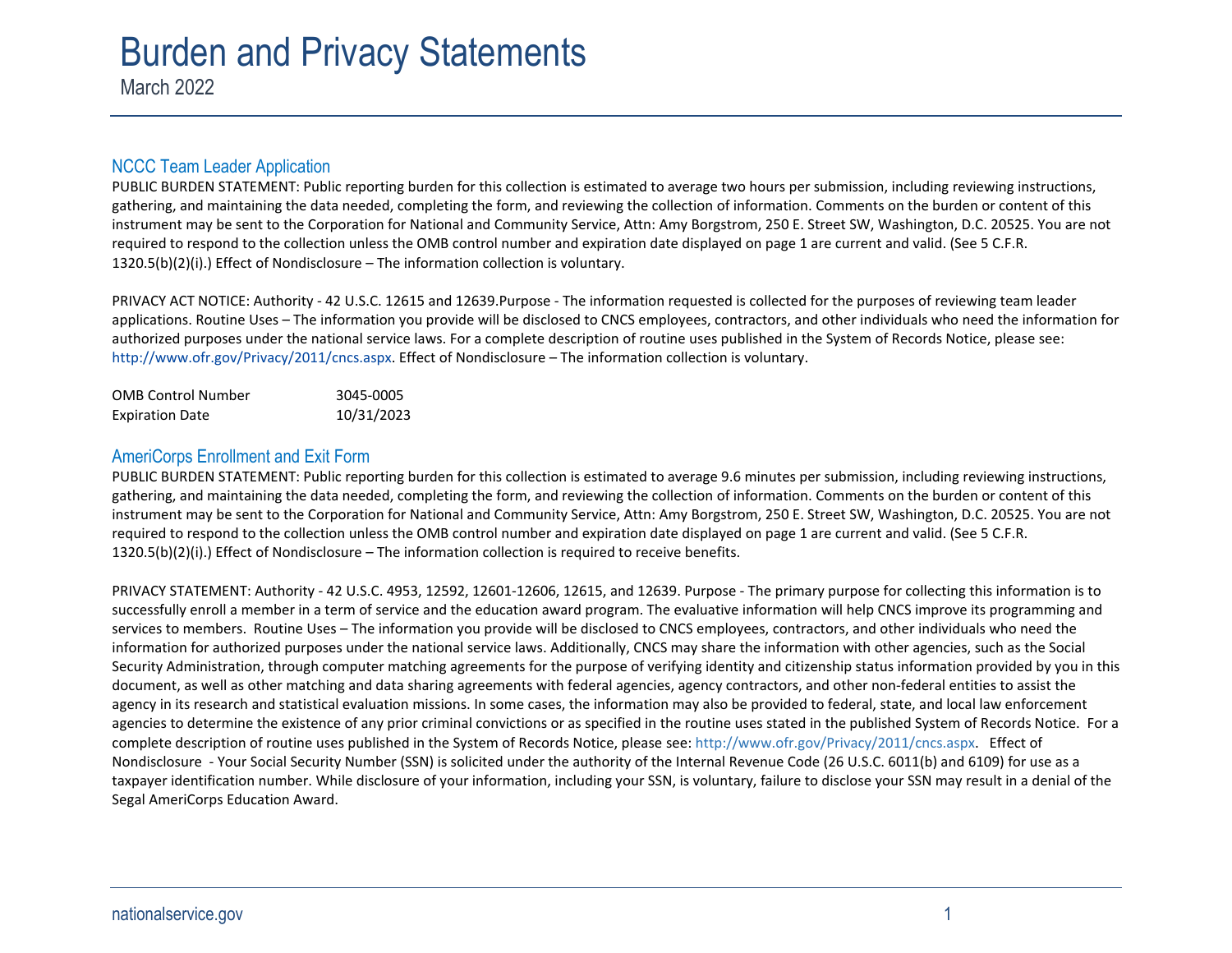| <b>OMB Control Number</b> | 3045-0006 |
|---------------------------|-----------|
| <b>Expiration Date</b>    | 7/31/2024 |

#### NCCC Project Application

PUBLIC BURDEN STATEMENT: Public reporting burden for this collection is estimated to average 10 hours per submission, including reviewing instructions, gathering, and maintaining the data needed, completing the form, and reviewing the collection of information. Comments on the burden or content of this instrument may be sent to the Corporation for National and Community Service, Attn: Amy Borgstrom, 250 E. Street SW, Washington, D.C. 20525. You are not required to respond to the collection unless the OMB control number and expiration date displayed on page 1 are current and valid. (See 5 C.F.R. 1320.5(b)(2)(i).) Effect of Nondisclosure – The information collection is required to receive benefits.

| <b>OMB Control Number</b> | 3045-0010  |
|---------------------------|------------|
| <b>Expiration Date</b>    | 10/31/2022 |

## Voucher and Payment Request Form

PUBLIC BURDEN STATEMENT: Public reporting burden for this collection is estimated to average five minutes per submission, including reviewing instructions, gathering, and maintaining the data needed, completing the form, and reviewing the collection of information. Comments on the burden or content of this instrument may be sent to the Corporation for National and Community Service, Attn: Amy Borgstrom, 250 E. Street SW, Washington, D.C. 20525. You are not required to respond to the collection unless the OMB control number and expiration date displayed on page 1 are current and valid. (See 5 C.F.R. 1320.5(b)(2)(i).) Effect of Nondisclosure – The information collection is voluntary.

PRIVACY ACT NOTICE: Authority - 42 U.S.C. 12601-12606 and 12639. Purpose - The information requested is collected for the purposes of submitting requests for payment. Routine Uses – The information you provide will be disclosed to CNCS employees, contractors, and other individuals who need the information for authorized purposes under the national service laws. For a complete description of routine uses published in the System of Records Notice, please see: [http://www.ofr.gov/Privacy/2011/cncs.aspx.](http://www.ofr.gov/Privacy/2011/cncs.aspx) Effect of Nondisclosure – The information collection is voluntary.

| <b>OMB Control Number</b> | 3045-0014  |
|---------------------------|------------|
| <b>Expiration Date</b>    | 01/31/2023 |

### Forbearance Request for National Service Form

PUBLIC BURDEN STATEMENT: Public reporting burden for this collection is estimated to average 10 minutes per submission, including reviewing instructions, gathering, and maintaining the data needed, completing the form, and reviewing the collection of information. Comments on the burden or content of this instrument may be sent to the Corporation for National and Community Service, Attn: Amy Borgstrom, 250 E. Street SW, Washington, D.C. 20525. You are not required to respond to the collection unless the OMB control number and expiration date displayed on page 1 are current and valid. (See 5 C.F.R. 1320.5(b)(2)(i).) Effect of Nondisclosure – The information collection is voluntary.

PRIVACY ACT NOTICE: Authority - 42 U.S.C. 12601-12606 and 12639.Purpose - The information requested is collected for the purposes of reviewing forbearance requests. Routine Uses – The information you provide will be disclosed to CNCS employees, contractors, and other individuals who need the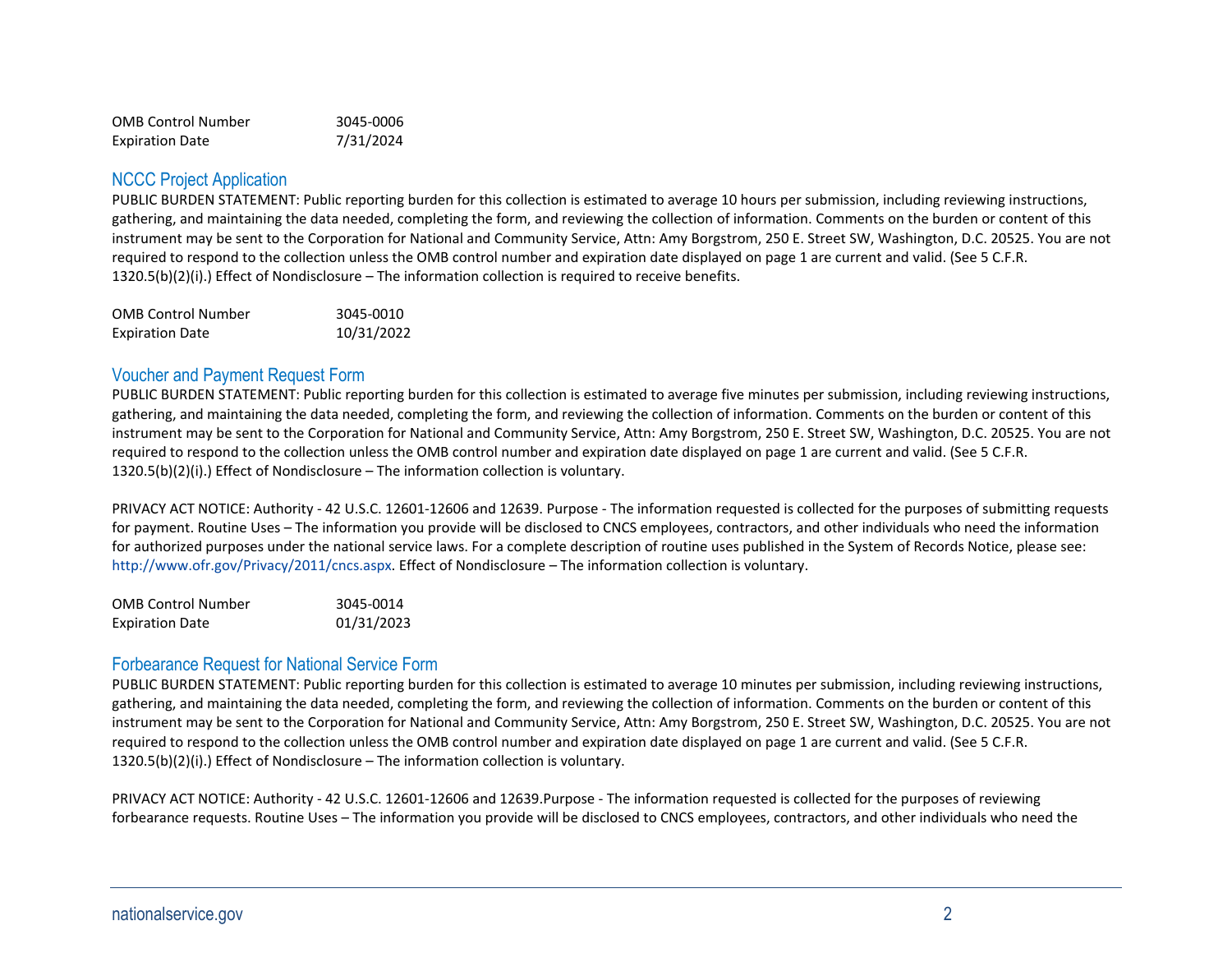information for authorized purposes under the national service laws. For a complete description of routine uses published in the System of Records Notice, please see[: http://www.ofr.gov/Privacy/2011/cncs.aspx.](http://www.ofr.gov/Privacy/2011/cncs.aspx) Effect of Nondisclosure – The information collection is voluntary.

| <b>OMB Control Number</b> | 3045-0030  |
|---------------------------|------------|
| <b>Expiration Date</b>    | 01/31/2023 |

# Project Progress Report - National Senior Service Corps (AmeriCorps Seniors)

PUBLIC BURDEN STATEMENT: Public reporting burden for this collection is estimated to average 16 hours per submission, including reviewing instructions, gathering, and maintaining the data needed, completing the form, and reviewing the collection of information. Comments on the burden or content of this instrument may be sent to the Corporation for National and Community Service, Attn: Amy Borgstrom, 250 E. Street SW, Washington, D.C. 20525. You are not required to respond to the collection unless the OMB control number and expiration date displayed on page 1 are current and valid. (See 5 C.F.R. 1320.5(b)(2)(i).) Effect of Nondisclosure – The information collection is required to receive benefits.

| <b>OMB Control Number</b> | 3045-0033  |
|---------------------------|------------|
| <b>Expiration Date</b>    | 01/31/2023 |

# Senior Corps Grant Application

PUBLIC BURDEN STATEMENT: Public reporting burden for this collection is estimated to average 14.25 hours per submission, including reviewing instructions, gathering, and maintaining the data needed, completing the form, and reviewing the collection of information. Comments on the burden or content of this instrument may be sent to the Corporation for National and Community Service, Attn: Amy Borgstrom, 250 E. Street SW, Washington, D.C. 20525. You are not required to respond to the collection unless the OMB control number and expiration date displayed on page 1 are current and valid. (See 5 C.F.R. 1320.5(b)(2)(i).) Effect of Nondisclosure – The information collection is required to receive benefits.

| <b>OMB Control Number</b> | 3045-0035  |
|---------------------------|------------|
| <b>Expiration Date</b>    | 11/30/2024 |

### AmeriCorps VISTA Project Application and Instructions

PUBLIC BURDEN STATEMENT: Public reporting burden for this collection is estimated to average 12.85 hours per submission, including reviewing instructions, gathering, and maintaining the data needed, completing the form, and reviewing the collection of information. Comments on the burden or content of this instrument may be sent to the Corporation for National and Community Service, Attn: Amy Borgstrom, 250 E. Street SW, Washington, D.C. 20525. You are not required to respond to the collection unless the OMB control number and expiration date displayed on page 1 are current and valid. (See 5 C.F.R. 1320.5(b)(2)(i).) Effect of Nondisclosure – The information collection is required to receive benefits.

| <b>OMB Control Number</b> | 3045-0038 |
|---------------------------|-----------|
| <b>Expiration Date</b>    | 5/31/2024 |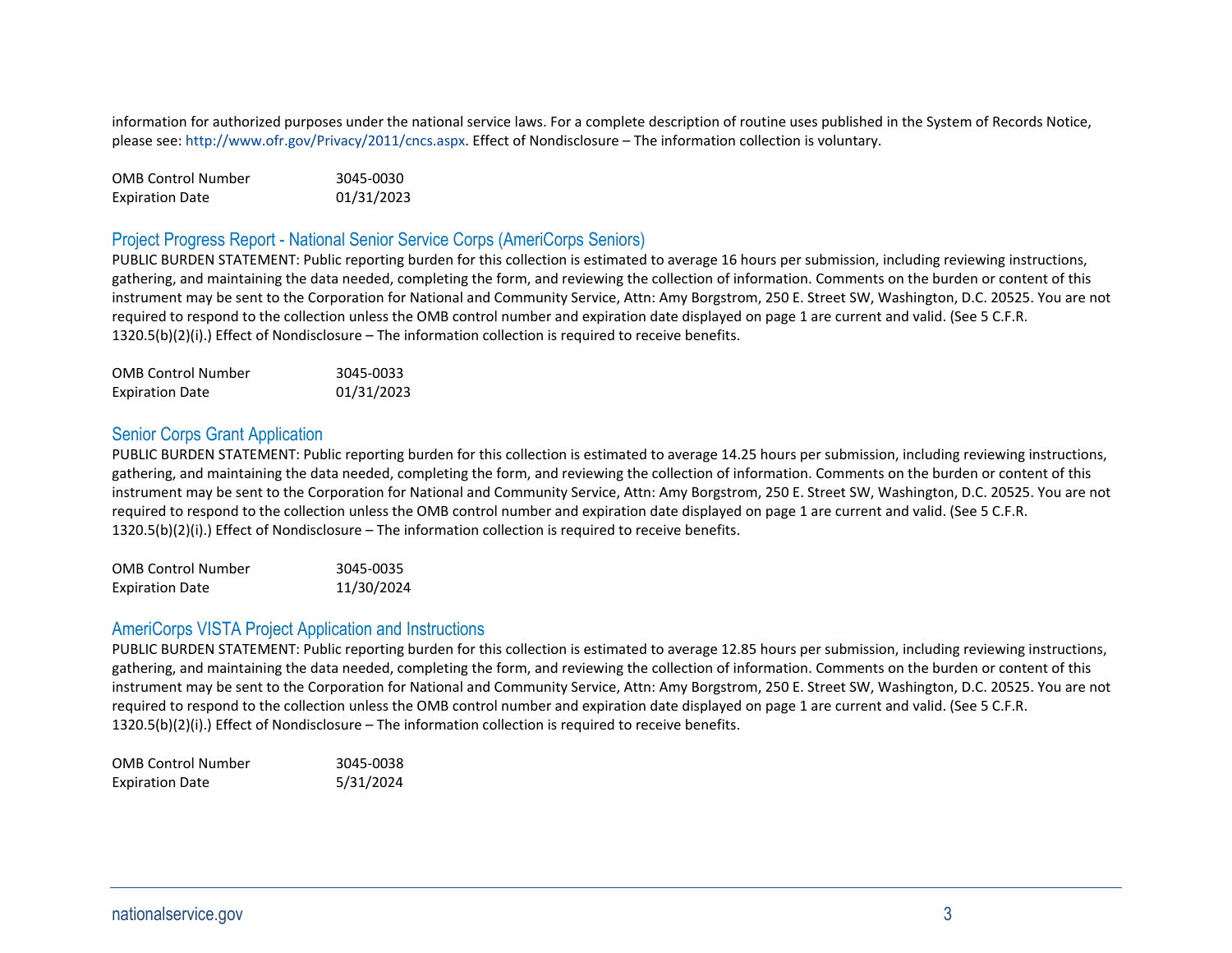# AmeriCorps Application Instructions

PUBLIC BURDEN STATEMENT: Public reporting burden for this collection is estimated to average 40 hours per submission, including reviewing instructions, gathering, and maintaining the data needed, completing the form, and reviewing the collection of information. Comments on the burden or content of this instrument may be sent to the Corporation for National and Community Service, Attn: Amy Borgstrom, 250 E. Street SW, Washington, D.C. 20525. You are not required to respond to the collection unless the OMB control number and expiration date displayed on page 1 are current and valid. (See 5 C.F.R. 1320.5(b)(2)(i).) Effect of Nondisclosure – The information collection is required to receive benefits.

| <b>OMB Control Number</b> | 3045-0047  |
|---------------------------|------------|
| <b>Expiration Date</b>    | 09/30/2023 |

## Interest Accrual Form (Interest Accrued During National Service)

PUBLIC BURDEN STATEMENT: Public reporting burden for this collection is estimated to average five minutes per submission, including reviewing instructions, gathering, and maintaining the data needed, completing the form, and reviewing the collection of information. Comments on the burden or content of this instrument may be sent to the Corporation for National and Community Service, Attn: Amy Borgstrom, 250 E. Street SW, Washington, D.C. 20525. You are not required to respond to the collection unless the OMB control number and expiration date displayed on page 1 are current and valid. (See 5 C.F.R. 1320.5(b)(2)(i).) Effect of Nondisclosure – The information collection is voluntary.

PRIVACY ACT NOTICE: Authority - 42 U.S.C. 12601-12606 and 12639.Purpose - The information requested is collected for the purposes of tracking interest accrual. Routine Uses – The information you provide will be disclosed to CNCS employees, contractors, and other individuals who need the information for authorized purposes under the national service laws. For a complete description of routine uses published in the System of Records Notice, please see: [http://www.ofr.gov/Privacy/2011/cncs.aspx.](http://www.ofr.gov/Privacy/2011/cncs.aspx) Effect of Nondisclosure – The information collection is voluntary.

| <b>OMB Control Number</b> | 3045-0053  |
|---------------------------|------------|
| <b>Expiration Date</b>    | 01/31/2023 |

### AmeriCorps Member Application

PUBLIC BURDEN STATEMENT: Public reporting burden for this collection is estimated to average 1.25 hours per submission, including reviewing instructions, gathering, and maintaining the data needed, completing the form, and reviewing the collection of information. Comments on the burden or content of this instrument may be sent to the Corporation for National and Community Service, Attn: Amy Borgstrom, 250 E. Street SW, Washington, D.C. 20525. You are not required to respond to the collection unless the OMB control number and expiration date displayed on page 1 are current and valid. (See 5 C.F.R. 1320.5(b)(2)(i).) Effect of Nondisclosure – The information collection is voluntary.

PRIVACY STATEMENT: Authority - 42 U.S.C. 4953, 12592, 12601-12606, 12615, and 12639. Purpose - The primary purpose for collecting this information is to successfully enroll a member in a term of service and the education award program. The evaluative information will help CNCS improve its programming and services to members. Routine Uses – The information you provide will be disclosed to CNCS employees, contractors, and other individuals who need the information for authorized purposes under the national service laws. Additionally, CNCS may share the information with other agencies, such as the Social Security Administration, through computer matching agreements for the purpose of verifying identity and citizenship status information provided by you in this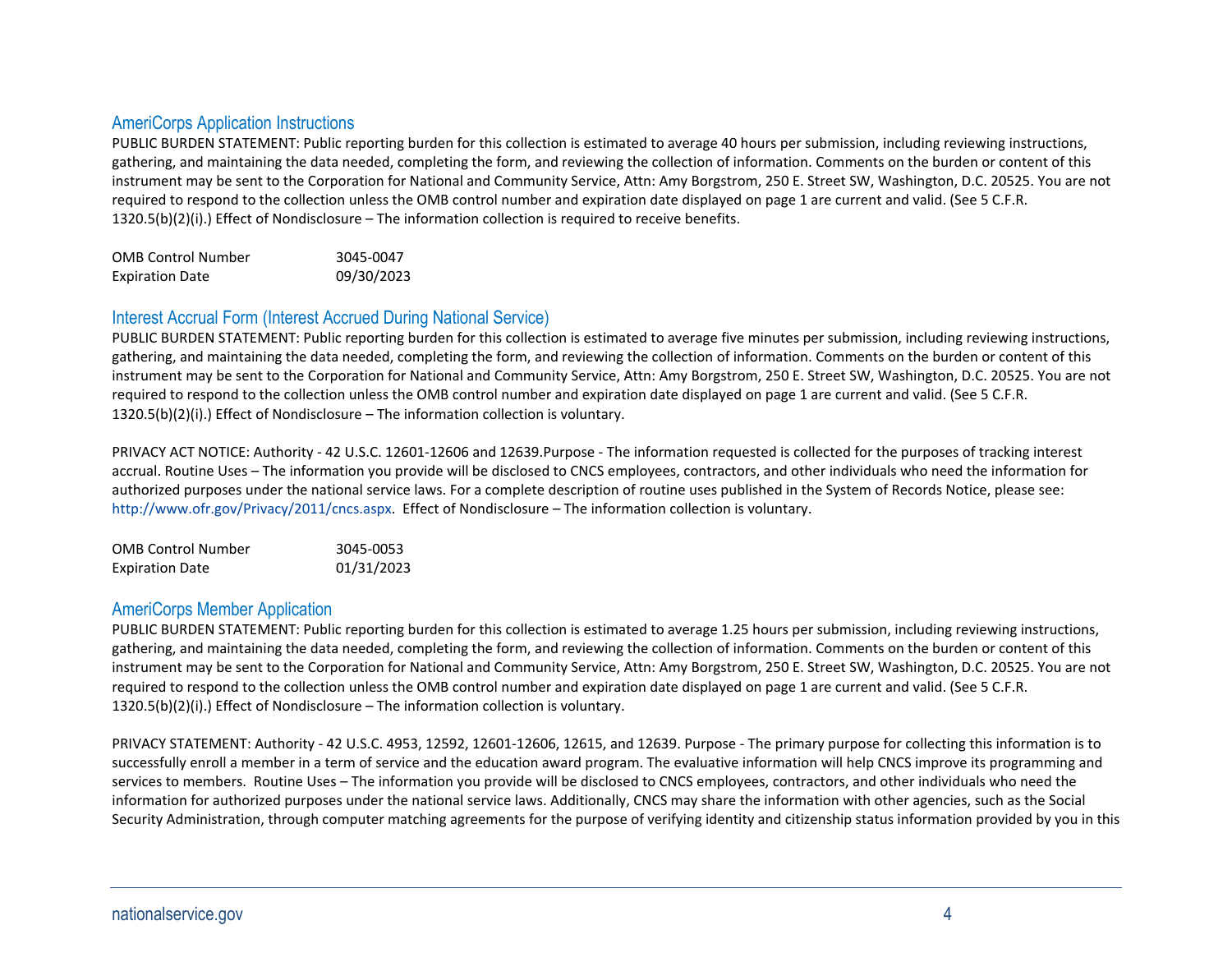document, as well as other matching and data sharing agreements with federal agencies, agency contractors, and other non-federal entities to assist the agency in its research and statistical evaluation missions. In some cases, the information may also be provided to federal, state, and local law enforcement agencies to determine the existence of any prior criminal convictions or as specified in the routine uses stated in the published System of Records Notice. For a complete description of routine uses published in the System of Records Notice, please see[: http://www.ofr.gov/Privacy/2011/cncs.aspx.](http://www.ofr.gov/Privacy/2011/cncs.aspx) Disclosure - Your Social Security Number (SSN) is solicited under the authority of the Internal Revenue Code (26 U.S.C. 6011(b) and 6109) for use as a taxpayer identification number. While disclosure of your information, including your SSN, is voluntary, failure to disclose your SSN may result in a denial of the Segal AmeriCorps Education Award.

| <b>OMB Control Number</b> | 3045-0054                   |
|---------------------------|-----------------------------|
| <b>Expiration Date</b>    | 3/31/2022 Submitted to OIRA |

### President's Volunteer Service Award

PUBLIC BURDEN STATEMENT: Public reporting burden for this collection is estimated to average 20 minutes per submission, including reviewing instructions, gathering, and maintaining the data needed, completing the form, and reviewing the collection of information. Comments on the burden or content of this instrument may be sent to the Corporation for National and Community Service, Attn: Amy Borgstrom, 250 E. Street SW, Washington, D.C. 20525. You are not required to respond to the collection unless the OMB control number and expiration date displayed on page 1 are current and valid. (See 5 C.F.R. 1320.5(b)(2)(i).) Effect of Nondisclosure – The information collection is voluntary.

| <b>OMB Control Number</b> | 3045-0086  |
|---------------------------|------------|
| <b>Expiration Date</b>    | 07/31/2023 |

### Peer Reviewer Application Instructions

PUBLIC BURDEN STATEMENT: Public reporting burden for this collection is estimated to average 30 minutes per submission, including reviewing instructions, gathering, and maintaining the data needed completing the form, and reviewing the collection of information. Comments on the burden or content of this instrument may be sent to the Corporation for National and Community Service, Attn: Amy Borgstrom, 250 E. Street SW, Washington, D.C. 20525. You are not required to respond to the collection unless the OMB control number and expiration date displayed on page 1 are current and valid. (See 5 C.F.R. 1320.5(b)(2)(i).) Effect of Nondisclosure – The information collection is voluntary.

PRIVACY ACT NOTICE: Authority - 42 U.S.C. 5001, 12585, and 12651d.The information requested in the Peer Reviewer Application Instructions is collected pursuant to 42 U.S.C. 12592 and 12615 of the National and Community Service Act of 1990 as amended, and 42 U.S.C. 4953 of the Domestic Volunteer Service Act of 1973 as amended, and 42 U.S.C. 12639. Purpose - The information requested is collected for the purposes of reviewing applications to be peer reviewers. Routine Uses – The information you provide will be disclosed to CNCS employees, contractors, and other individuals who need the information for authorized purposes under the national service laws. For a complete description of routine uses published in the System of Records Notice, please see: [http://www.ofr.gov/Privacy/2011/cncs.aspx.](http://www.ofr.gov/Privacy/2011/cncs.aspx) Disclosure – Your Social Security Number (SSN) is solicited under the authority of the Internal Revenue Code (26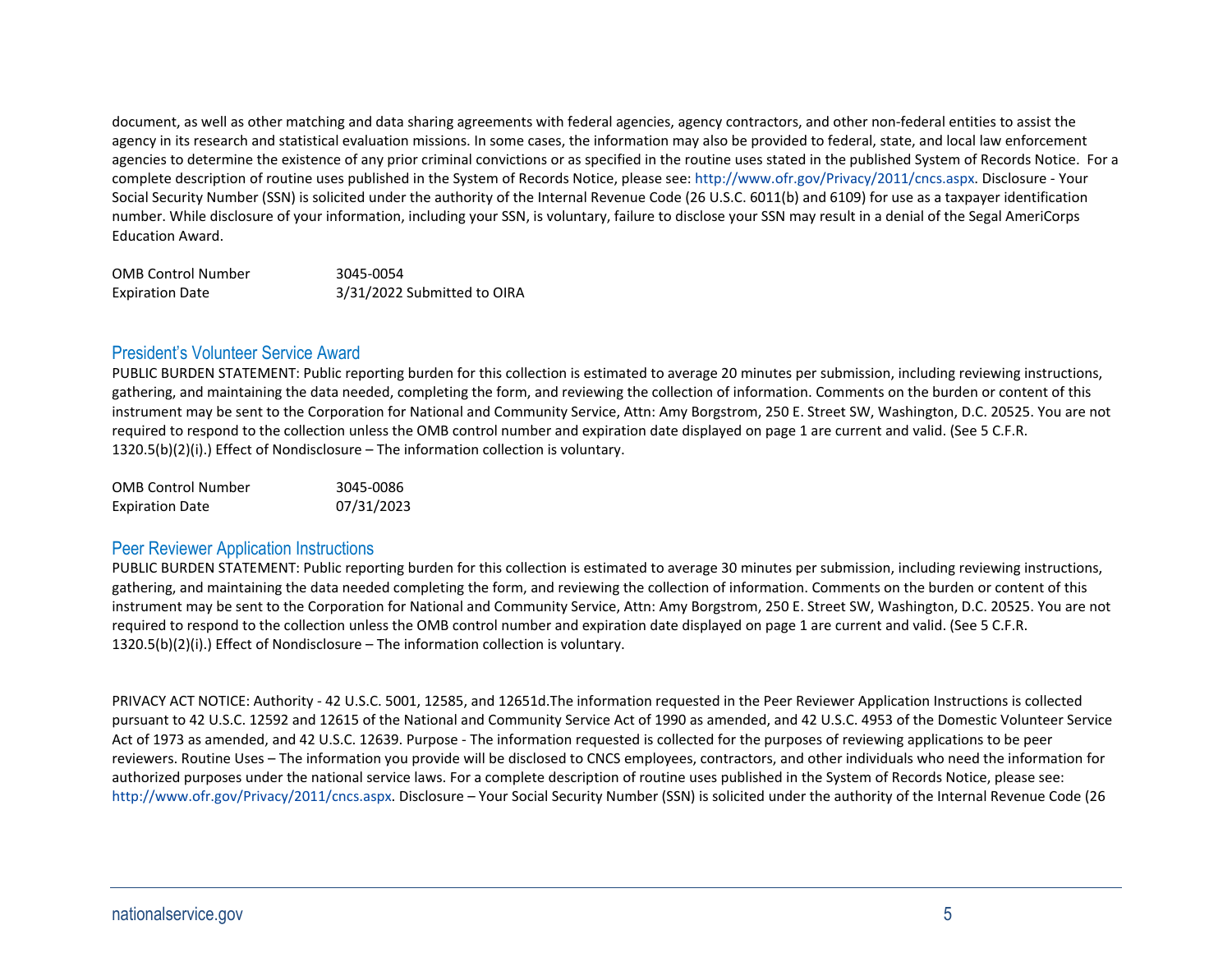U.S.C. 6011(b) and 6109) for use as a taxpayer identification number. While disclosure of your information including your SSN, is voluntary, failure to disclose your SSN may result in a denial of your application to serve as a peer reviewer.

| <b>OMB Control Number</b> | 3045-0090  |
|---------------------------|------------|
| <b>Expiration Date</b>    | 02/28/2023 |

#### Member Feedback Survey

PUBLIC BURDEN STATEMENT: Public reporting burden for this collection is estimated to average 15 minutes per submission, including reviewing instructions, gathering, and maintaining the data needed completing the form, and reviewing the collection of information. Comments on the burden or content of this instrument may be sent to the Corporation for National and Community Service, Attn: Amy Borgstrom, 250 E. Street SW, Washington, D.C. 20525. You are not required to respond to the collection unless the OMB control number and expiration date displayed on page 1 are current and valid. (See 5 C.F.R. 1320.5(b)(2)(i).) Effect of Nondisclosure – The information collection is voluntary.

| <b>OMB Control Number</b> | 3045-0094 |
|---------------------------|-----------|
| <b>Expiration Date</b>    | 5/31/2024 |

#### Commission Support Grants

PUBLIC BURDEN STATEMENT: Public reporting burden for this collection is estimated to average 37 hours per submission, including reviewing instructions, gathering, and maintaining the data needed, completing the form, and reviewing the collection of information. Comments on the burden or content of this instrument may be sent to the Corporation for National and Community Service, Attn: Amy Borgstrom, 250 E. Street SW, Washington, D.C. 20525. You are not required to respond to the collection unless the OMB control number and expiration date displayed on page 1 are current and valid. (See 5 C.F.R. 1320.5(b)(2)(i).) Effect of Nondisclosure – The information collection is required to receive benefits.

| <b>OMB Control Number</b> | 3045-0099 |
|---------------------------|-----------|
| <b>Expiration Date</b>    | 2/29/2024 |

### Financial Management Survey Form

PUBLIC BURDEN STATEMENT: Public reporting burden for this collection is estimated to average two hours per submission, including reviewing instructions, gathering, and maintaining the data needed, completing the form, and reviewing the collection of information. Comments on the burden or content of this instrument may be sent to the Corporation for National and Community Service, Attn: Amy Borgstrom, 250 E. Street SW, Washington, D.C. 20525. You are not required to respond to the collection unless the OMB control number and expiration date displayed on page 1 are current and valid. (See 5 C.F.R. 1320.5(b)(2)(i).) Effect of Nondisclosure – The information collection is required to receive benefits.

| <b>OMB Control Number</b> | 3045-0102 |
|---------------------------|-----------|
| <b>Expiration Date</b>    | 9/30/2024 |

Serve.gov Project and Volunteer Registration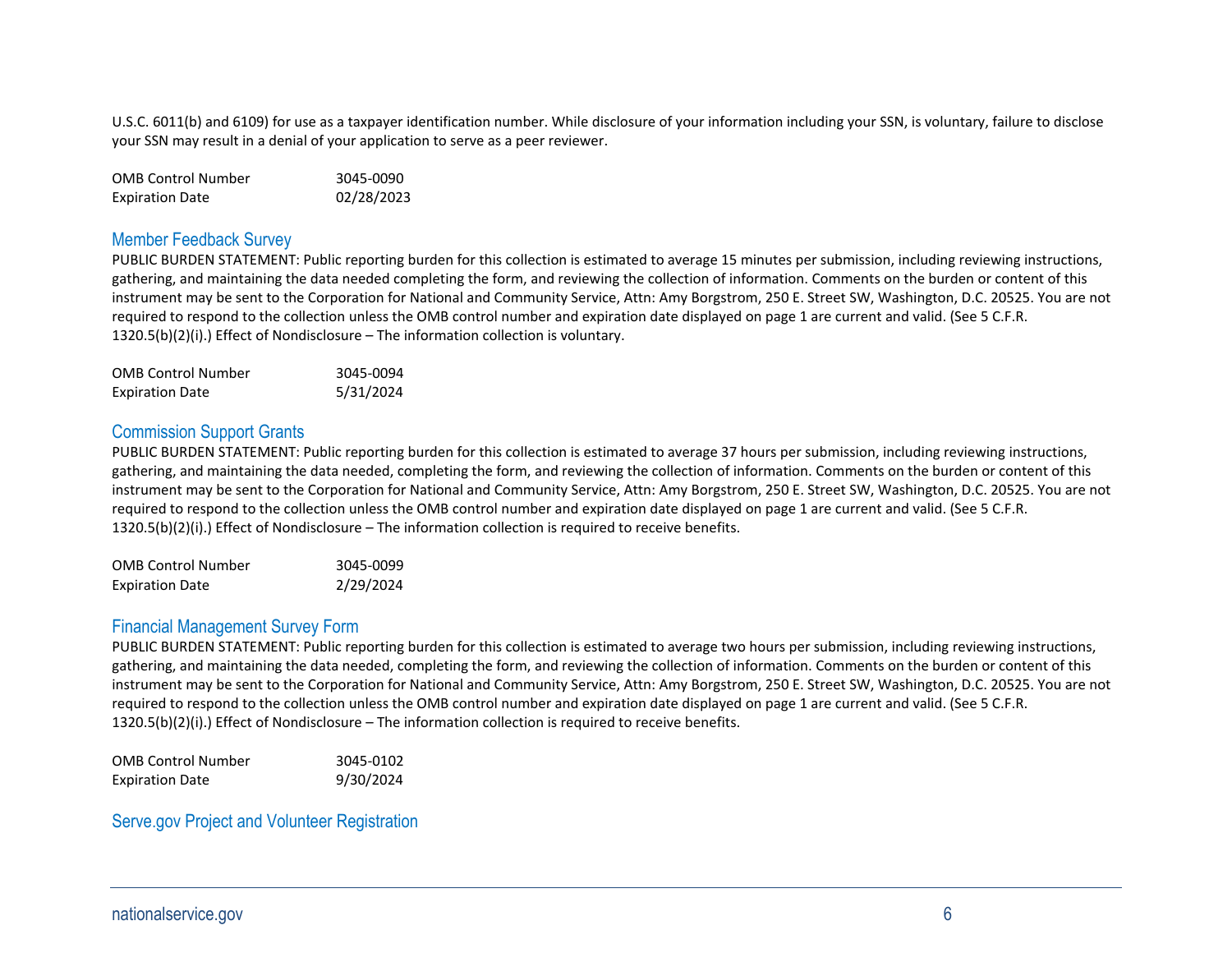PUBLIC BURDEN STATEMENT: Public reporting burden for this collection is estimated to average 10 minutes per submission, including reviewing instructions, gathering, and maintaining the data needed, completing the form, and reviewing the collection of information. Comments on the burden or content of this instrument may be sent to the Corporation for National and Community Service, Attn: Amy Borgstrom, 250 E. Street SW, Washington, D.C. 20525. You are not required to respond to the collection unless the OMB control number and expiration date displayed on page 1 are current and valid. (See 5 C.F.R. 1320.5(b)(2)(i).) Effect of Nondisclosure – The information collection is voluntary.

PRIVACY ACT NOTICE: Authority - 42 U.S.C. 12653 and 12639. Purpose - The information requested is collected for the purposes of connecting members of the public with volunteer opportunities. Routine Uses – The information you provide will be disclosed to CNCS employees, contractors, and other individuals who need the information for authorized purposes under the national service laws. For a complete description of routine uses published in the System of Records Notice, please see[: http://www.ofr.gov/Privacy/2011/cncs.aspx.](http://www.ofr.gov/Privacy/2011/cncs.aspx) Effect of Nondisclosure – The information collection is voluntary.

| <b>OMB Control Number</b> | 3045-0122 |
|---------------------------|-----------|
| <b>Expiration Date</b>    | 03/31/25  |

## CNCS Disaster Response Cooperative Agreements

PUBLIC BURDEN STATEMENT: Public reporting burden for this collection is estimated to average two hours per submission, including reviewing instructions, gathering, and maintaining the data needed, completing the form, and reviewing the collection of information. Comments on the burden or content of this instrument may be sent to the Corporation for National and Community Service, Attn: Amy Borgstrom, 250 E. Street SW, Washington, D.C. 20525. You are not required to respond to the collection unless the OMB control number and expiration date displayed on page 1 are current and valid. (See 5 C.F.R.  $1320.5(b)(2)(i)$ . Effect of Nondisclosure – The information collection is voluntary.

| <b>OMB Control Number</b> | 3045-0133 |
|---------------------------|-----------|
| <b>Expiration Date</b>    | 4/30/2024 |

## Education Award Transfer Forms

PUBLIC BURDEN STATEMENT: Public reporting burden for this collection is estimated to average five minutes per submission, including reviewing instructions, gathering, and maintaining the data needed, completing the form, and reviewing the collection of information. Comments on the burden or content of this instrument may be sent to the Corporation for National and Community Service, Attn: Amy Borgstrom, 250 E. Street SW, Washington, D.C. 20525. You are not required to respond to the collection unless the OMB control number and expiration date displayed on page 1 are current and valid. (See 5 C.F.R. 1320.5(b)(2)(i).) Effect of Nondisclosure – The information collection is voluntary.

PRIVACY ACT NOTICE: Authority - 42 U.S.C. 12601-12606 and 12639. Purpose - The information requested is collected for the purpose of managing requests to transfer the Segal Education Award. Routine Uses – The information you provide will be disclosed to CNCS employees, contractors, and other individuals who need the information for authorized purposes under the national service laws. For a complete description of routine uses published in the System of Records Notice, please see[: http://www.ofr.gov/Privacy/2011/cncs.aspx.](http://www.ofr.gov/Privacy/2011/cncs.aspx) Effect of Nondisclosure – The information collection is voluntary.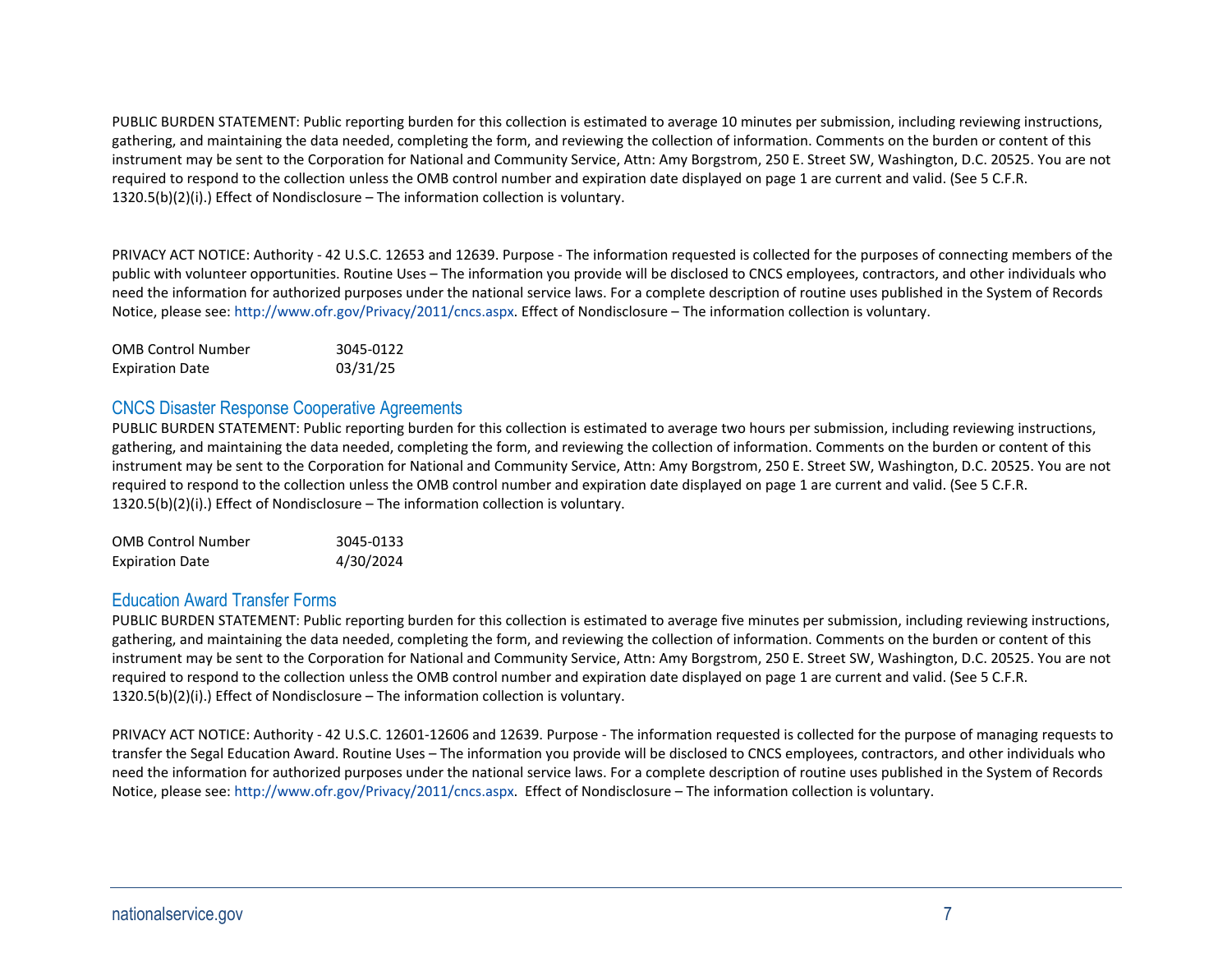| <b>OMB Control Number</b> | 3045-0136 |
|---------------------------|-----------|
| <b>Expiration Date</b>    | 1/31/2024 |

## Generic Clearance for the Collection of Qualitative Feedback on Agency Service Delivery

PUBLIC BURDEN STATEMENT: Public reporting burden for this collection is estimated to average ten minutes per submission, including reviewing instructions, gathering, and maintaining the data needed, completing the form, and reviewing the collection of information. Comments on the burden or content of this instrument may be sent to the Corporation for National and Community Service, Attn: Amy Borgstrom, 250 E. Street SW, Washington, D.C. 20525. You are not required to respond to the collection unless the OMB control number and expiration date displayed on page 1 are current and valid. (See 5 C.F.R. 1320.5(b)(2)(i).) Effect of Nondisclosure – The information collection is voluntary.

| <b>OMB Control Number</b> | 3045-0137  |
|---------------------------|------------|
| <b>Expiration Date</b>    | 02/28/2023 |

## Current Population Survey: Civic Engagement Supplement

PUBLIC BURDEN STATEMENT: Public reporting burden for this collection is estimated to average 6.67 minutes per submission, including reviewing instructions, gathering, and maintaining the data needed, completing the form, and reviewing the collection of information. Comments on the burden or content of this instrument may be sent to the Corporation for National and Community Service, Attn: Amy Borgstrom, 250 E. Street SW, Washington, D.C. 20525. You are not required to respond to the collection unless the OMB control number and expiration date displayed on page 1 are current and valid. (See 5 C.F.R. 1320.5(b)(2)(i).) Effect of Nondisclosure – The information collection is voluntary.

PRIVACY ACT NOTICE: Authority - 42 U.S.C. 4955, 12594, 12618, and 12639. Purpose - The information requested is collected for the purposes of research on civic engagement. Routine Uses – The information you provide will be disclosed to CNCS employees, contractors, and other individuals who need the information for authorized purposes under the national service laws. For a complete description of routine uses published in the System of Records Notice, please see[: http://www.ofr.gov/Privacy/2011/cncs.aspx.](http://www.ofr.gov/Privacy/2011/cncs.aspx) Effect of Nondisclosure – The information collection is voluntary.

| <b>OMB Control Number</b> | 3045-0139  |
|---------------------------|------------|
| <b>Expiration Date</b>    | 11/30/2023 |

### Childcare Application

PUBLIC BURDEN STATEMENT: Public reporting burden for this collection is estimated to average 35 minutes per submission, including reviewing instructions, gathering, and maintaining the data needed, completing the form, and reviewing the collection of information. Comments on the burden or content of this instrument may be sent to the Corporation for National and Community Service, Attn: Amy Borgstrom, 250 E. Street SW, Washington, D.C. 20525. You are not required to respond to the collection unless the OMB control number and expiration date displayed on page 1 are current and valid. (See 5 C.F.R. 1320.5(b)(2)(i).) Effect of Nondisclosure – The information collection is voluntary.

PRIVACY ACT NOTICE: Authority - 42 U.S.C. 4955, 12594, 12618, and 12639. Purpose - The information requested is collected for the purposes of providing childcare for AmeriCorps members. Routine Uses – The information you provide will be disclosed to CNCS employees, contractors, and other individuals who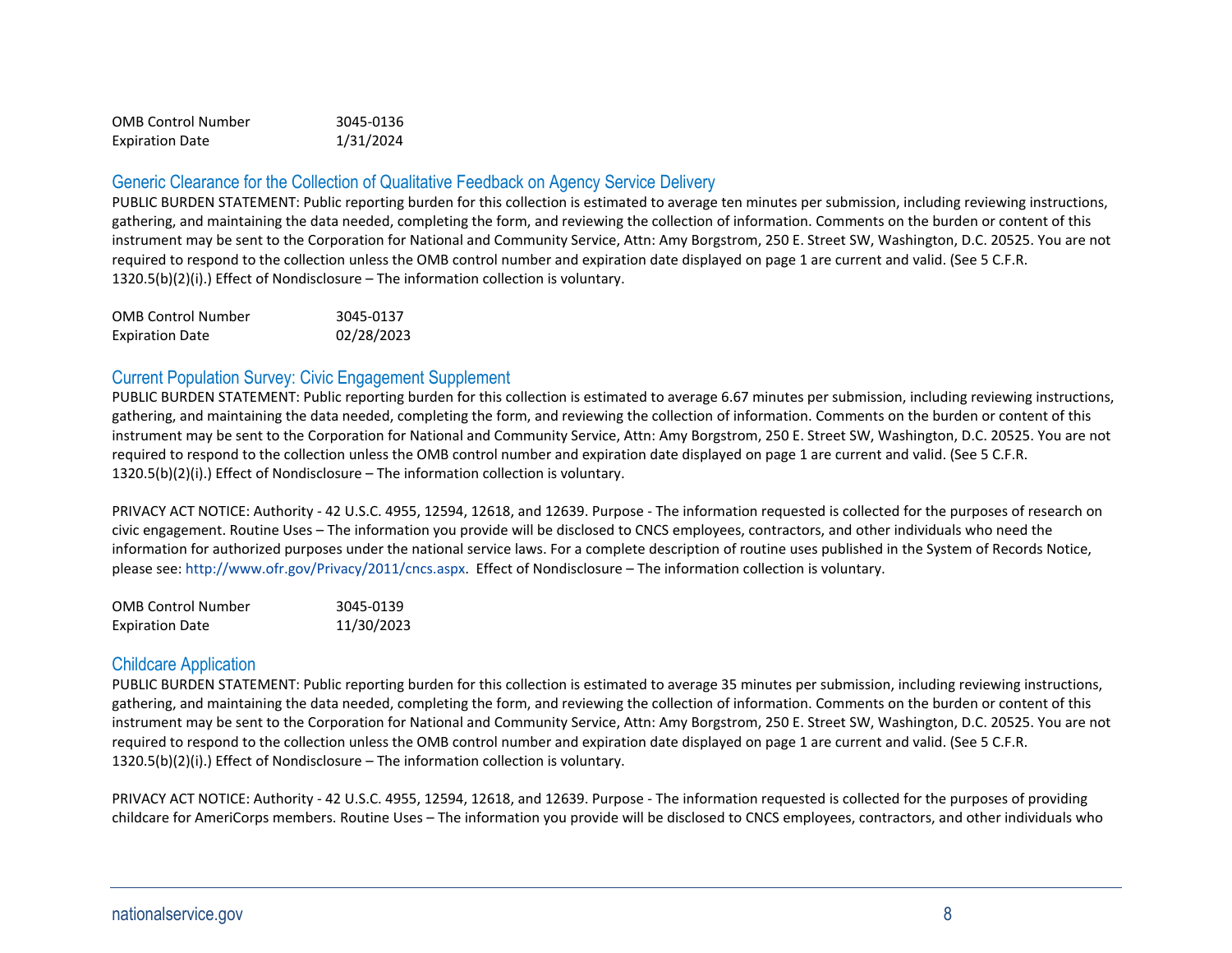need the information for authorized purposes under the national service laws. For a complete description of routine uses published in the System of Records Notice, please see[: http://www.ofr.gov/Privacy/2011/cncs.aspx.](http://www.ofr.gov/Privacy/2011/cncs.aspx) Effect of Nondisclosure – The information collection is voluntary.

OMB Control Number 3045-0142 Expiration Date 03/31/2025

## Segal Education Award Matching Commitment Form (Schools of National Service)

PUBLIC BURDEN STATEMENT: Public reporting burden for this collection is estimated to average 30 minutes per submission, including reviewing instructions, gathering, and maintaining the data needed, completing the form, and reviewing the collection of information. Comments on the burden or content of this instrument may be sent to the Corporation for National and Community Service, Attn: Amy Borgstrom, 250 E. Street SW, Washington, D.C. 20525. You are not required to respond to the collection unless the OMB control number and expiration date displayed on page 1 are current and valid. (See 5 C.F.R. 1320.5(b)(2)(i).) Effect of Nondisclosure – The information collection is voluntary.

| <b>OMB Control Number</b> | 3045-0143  |
|---------------------------|------------|
| <b>Expiration Date</b>    | 03/31/2025 |

#### National Service Criminal History Checks Recordkeeping Requirement

PUBLIC BURDEN STATEMENT: Public reporting burden for this collection is estimated to average five minutes per grantee to comply with the recordkeeping requirements associated with criminal history checks and reviewing the collection of information. Comments on the burden or content of this instrument may be sent to the Corporation for National and Community Service, Attn: Amy Borgstrom, 250 E. Street SW, Washington, D.C. 20525. You are not required to respond to the collection unless the OMB control number and expiration date displayed on page 1 are current and valid. (See 5 C.F.R. 1320.5(b)(2)(i).) Effect of Nondisclosure – The information collection is required to receive benefits.

| <b>OMB Control Number</b> | 3045-0150  |
|---------------------------|------------|
| <b>Expiration Date</b>    | 07/31/2022 |

#### Generic Clearance for Pilots, Tests, Focus Groups, Demonstrations

PUBLIC BURDEN STATEMENT: Public reporting burden for this collection is estimated to average two minutes per submission, including reviewing instructions, gathering, and maintaining the data needed, completing the form, and reviewing the collection of information. Comments on the burden or content of this instrument may be sent to the Corporation for National and Community Service, Attn: Amy Borgstrom, 250 E. Street SW, Washington, D.C. 20525. You are not required to respond to the collection unless the OMB control number and expiration date displayed on page 1 are current and valid. (See 5 C.F.R. 1320.5(b)(2)(i).) Effect of Nondisclosure – The information collection is voluntary.

| <b>OMB Control Number</b> | 3045-0163 |
|---------------------------|-----------|
| <b>Expiration Date</b>    | 4/30/2024 |

### Employers of National Service Enrollment Form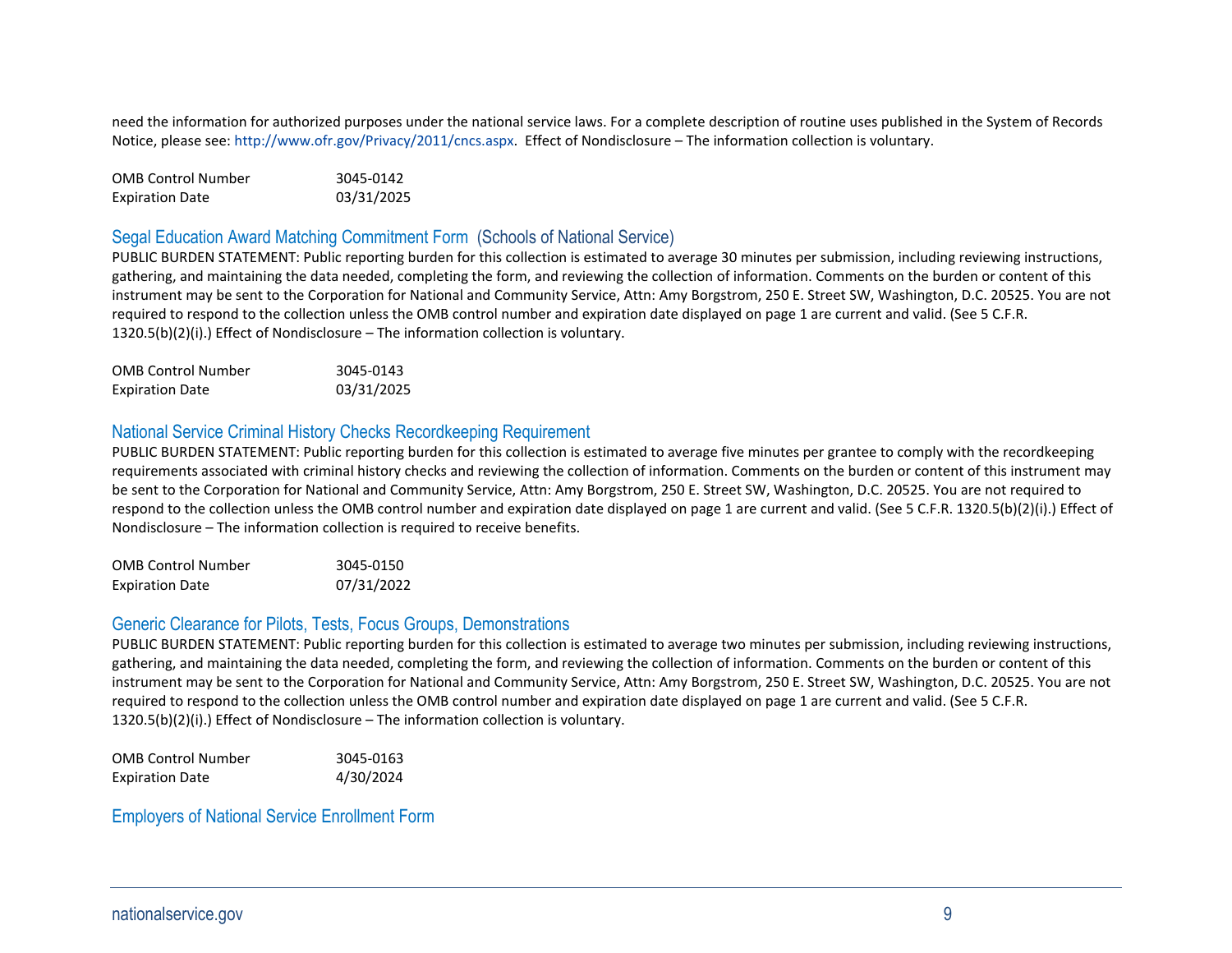PUBLIC BURDEN STATEMENT: Public reporting burden for this collection is estimated to average 25 minutes per submission, including reviewing instructions, gathering, and maintaining the data needed, completing the form, and reviewing the collection of information. Comments on the burden or content of this instrument may be sent to the Corporation for National and Community Service, Attn: Amy Borgstrom, 250 E. Street SW, Washington, D.C. 20525. You are not required to respond to the collection unless the OMB control number and expiration date displayed on page 1 are current and valid. (See 5 C.F.R. 1320.5(b)(2)(i).) Effect of Nondisclosure – The information collection is voluntary.

PRIVACY ACT NOTICE: Authority - 42 U.S.C. 12639, 12651d, and 12653. Purpose - The principal purpose for requesting this personal information is to process your application to enroll as an Employer of National Service. Routine Uses – The information you provide will be disclosed to CNCS employees, contractors, and other individuals who need the information for authorized purposes under the national service laws. For a complete description of routine uses published in the System of Records Notice, please see[: http://www.ofr.gov/Privacy/2011/cncs.aspx.](http://www.ofr.gov/Privacy/2011/cncs.aspx) Effect of Nondisclosure – The information collection is voluntary.

| <b>OMB Control Number</b> | 3045-0175 |
|---------------------------|-----------|
| <b>Expiration Date</b>    | 9/30/2024 |

### Disability Accommodation Request Form

PUBLIC BURDEN STATEMENT: Public reporting burden for this collection is estimated to average nine minutes per submission, including reviewing instructions, gathering, and maintaining the data needed, completing the form, and reviewing the collection of information. Comments on the burden or content of this instrument may be sent to the Corporation for National and Community Service, Attn: Amy Borgstrom, 250 E. Street SW, Washington, D.C. 20525. You are not required to respond to the collection unless the OMB control number and expiration date displayed on page 1 are current and valid. (See 5 C.F.R. 1320.5(b)(2)(i).) Effect of Nondisclosure – The information collection is voluntary.

PRIVACY ACT NOTICE: Authority -. 42 U.S.C. 12592, 12639, 12651d, and 12653 Purpose - This form is used for AmeriCorps State and National programs that request reimbursement for funds spent to accommodate one or more members with disabilities. Because a member may be sensitive about the request to disclose their need or reason for an accommodation, the information requested on this form, which might identify the member, should only be used and disclosed to process this reimbursement request, for aggregate reporting, and other crucial reasons which are legally permitted. Routine Uses – The information you provide will be disclosed to CNCS employees, contractors, and other individuals who need the information for authorized purposes under the national service laws. For a complete description of routine uses published in the System of Records Notice, please see: [http://www.ofr.gov/Privacy/2011/cncs.aspx.](http://www.ofr.gov/Privacy/2011/cncs.aspx) Effect of Nondisclosure – The information collection is voluntary.

| <b>OMB Control Number</b> | 3045-0179  |
|---------------------------|------------|
| <b>Expiration Date</b>    | 01/31/2023 |

### Day of Service Application Form

PUBLIC BURDEN STATEMENT: Public reporting burden for this collection is estimated to average 20 hours per submission, including reviewing instructions, gathering, and maintaining the data needed, completing the form, and reviewing the collection of information. Comments on the burden or content of this instrument may be sent to the Corporation for National and Community Service, Attn: Amy Borgstrom, 250 E. Street SW, Washington, D.C. 20525. You are not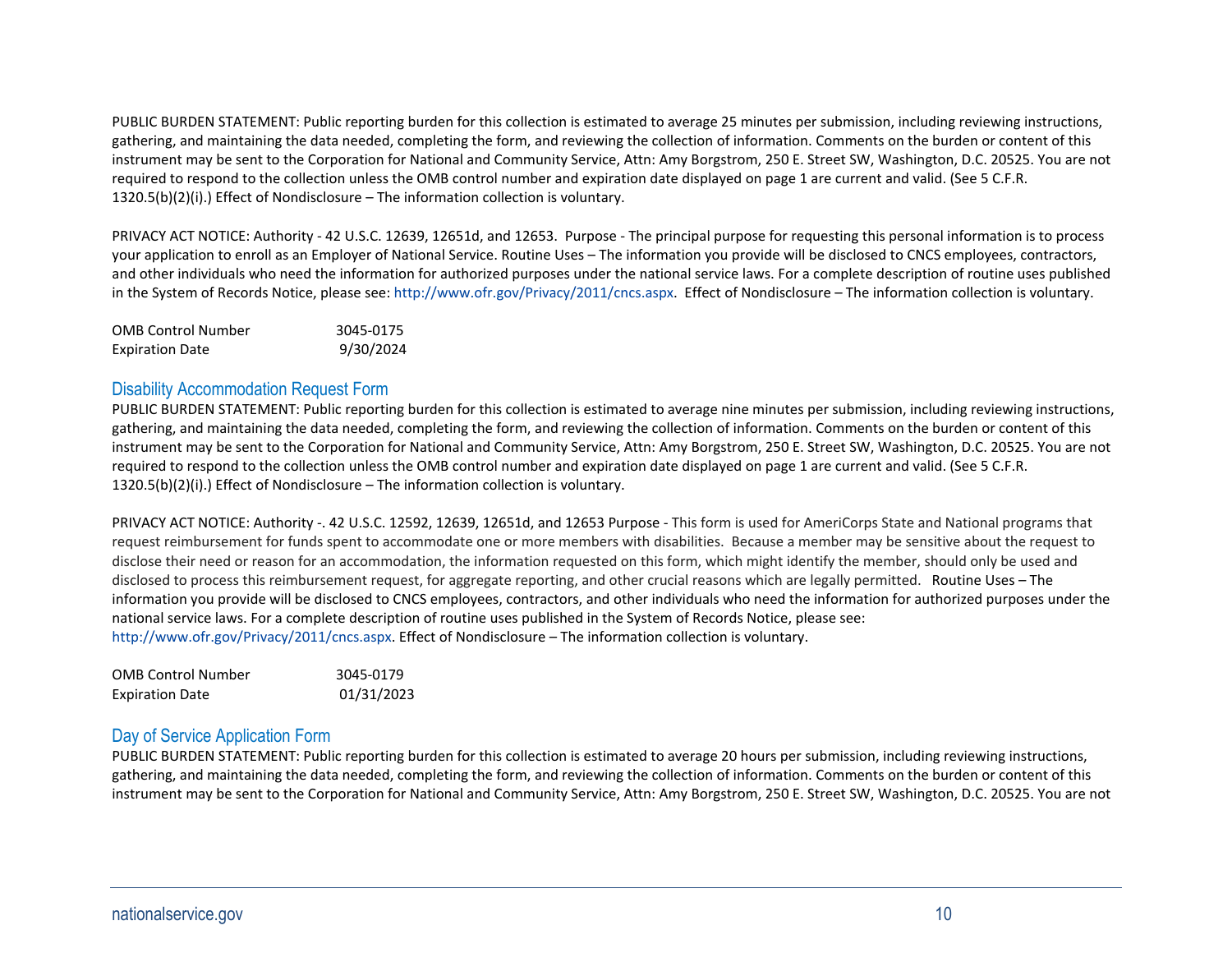required to respond to the collection unless the OMB control number and expiration date displayed on page 1 are current and valid. (See 5 C.F.R. 1320.5(b)(2)(i).) Effect of Nondisclosure – The information collection is voluntary.

PRIVACY ACT NOTICE: Authority - 42 U.S.C. 12639, 12651d, and 12653. Purpose - The information requested is collected for the purpose of assessing outcomes of service. Routine Uses – The information you provide will be disclosed to CNCS employees, contractors, and other individuals who need the information for authorized purposes under the national service laws. For a complete description of routine uses published in the System of Records Notice, please see: [http://www.ofr.gov/Privacy/2011/cncs.aspx.](http://www.ofr.gov/Privacy/2011/cncs.aspx) Effect of Nondisclosure – The information collection is voluntary.

| <b>OMB Control Number</b> | 3045-0180  |
|---------------------------|------------|
| <b>Expiration Date</b>    | 01/31/2023 |

#### NCCC Member Experience Survey

PUBLIC BURDEN STATEMENT: Public reporting burden for this collection is estimated to average 15 minutes per submission, including reviewing instructions, gathering, and maintaining the data needed, completing the form, and reviewing the collection of information. Comments on the burden or content of this instrument may be sent to the Corporation for National and Community Service, Attn: Amy Borgstrom, 250 E. Street SW, Washington, D.C. 20525. You are not required to respond to the collection unless the OMB control number and expiration date displayed on page 1 are current and valid. (See 5 C.F.R.  $1320.5(b)(2)(i)$ .) Effect of Nondisclosure – The information collection is voluntary.

PRIVACY ACT NOTICE: Authority - 42 U.S.C. 12639, 12651d, and 12653. Purpose - The information requested is collected for the purpose of assessing outcomes of service. Routine Uses – The information you provide will be disclosed to CNCS employees, contractors, and other individuals who need the information for authorized purposes under the national service laws. For a complete description of routine uses published in the System of Records Notice, please see: [http://www.ofr.gov/Privacy/2011/cncs.aspx.](http://www.ofr.gov/Privacy/2011/cncs.aspx) Effect of Nondisclosure – The information collection is voluntary.

| <b>OMB Control Number</b> | 3045-0181  |
|---------------------------|------------|
| <b>Expiration Date</b>    | 01/31/2023 |

#### AmeriCorps State and National Grantee Progress Report

PUBLIC BURDEN STATEMENT: Public reporting burden for this collection is estimated to average 10 hours per submission, including reviewing instructions, gathering, and maintaining the data needed, completing the form, and reviewing the collection of information. Comments on the burden or content of this instrument may be sent to the Corporation for National and Community Service, Attn: Amy Borgstrom, 250 E. Street SW, Washington, D.C. 20525. You are not required to respond to the collection unless the OMB control number and expiration date displayed on page 1 are current and valid. (See 5 C.F.R. 1320.5(b)(2)(i).) Effect of Nondisclosure – The information collection is required to receive benefits.

| <b>OMB Control Number</b> | 3045-0184  |
|---------------------------|------------|
| <b>Expiration Date</b>    | 10/31/2022 |

CNCS Grant Application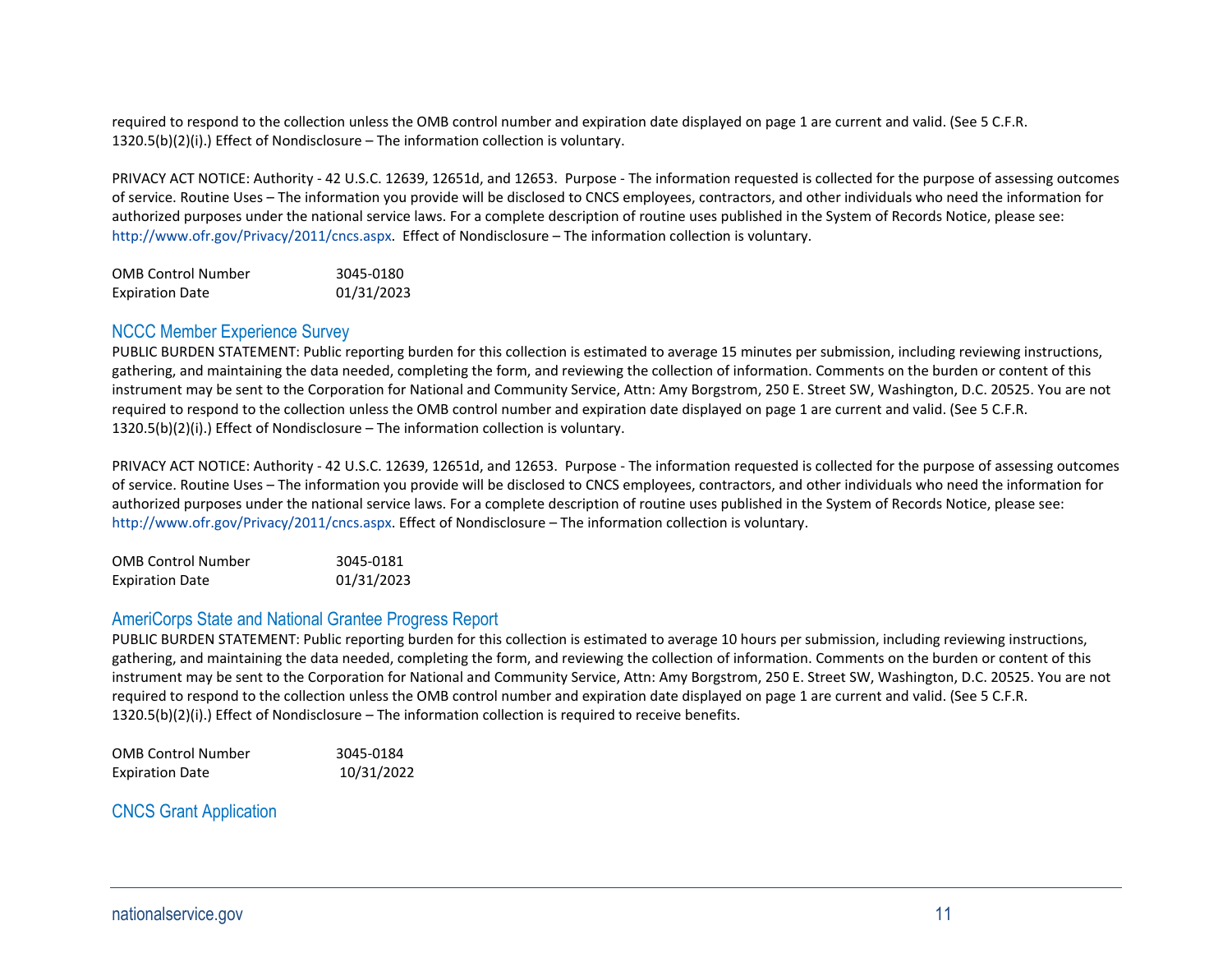PUBLIC BURDEN STATEMENT: Public reporting burden for this collection is estimated to average six hours per submission, including reviewing instructions, gathering, and maintaining the data needed, completing the form, and reviewing the collection of information. Comments on the burden or content of this instrument may be sent to the Corporation for National and Community Service, Attn: Amy Borgstrom, 250 E. Street SW, Washington, D.C. 20525. You are not required to respond to the collection unless the OMB control number and expiration date displayed on page 1 are current and valid. (See 5 C.F.R. 1320.5(b)(2)(i).) Effect of Nondisclosure – The information collection is required to receive benefits.

| <b>OMB Control Number</b> | 3045-0187  |
|---------------------------|------------|
| <b>Expiration Date</b>    | 10/31/2023 |

## NCCC Impact Studies

PUBLIC BURDEN STATEMENT: Public reporting burden for this collection is estimated to average six hours per submission, including reviewing instructions, gathering, and maintaining the data needed, completing the form, and reviewing the collection of information. Comments on the burden or content of this instrument may be sent to the Corporation for National and Community Service, Attn: Amy Borgstrom, 250 E. Street SW, Washington, D.C. 20525. You are not required to respond to the collection unless the OMB control number and expiration date displayed on page 1 are current and valid. (See 5 C.F.R.  $1320.5(b)(2)(i)$ .) Effects of Nondisclosure – This request is voluntary, but not providing a response may affect the results of the survey and your eligibility to receive a modest financial incentive.

PRIVACY ACT NOTICE: Authorities – Your personal information is requested pursuant to 42 U.S.C. Chapter 129 - National and Community Service and 42 U.S.C. Chapter 66 - Domestic Volunteer Services. Purposes – It will be used to (a) identify best practices for recruiting and retaining NCCC members and (b) improve service projects to increase member leadership skills and strengthen the communities in which members serve. Routine Uses – Routine uses of this information may include disclosure to (1) contractors and grantees hired to assist with this collection project or any related follow-up project, and (2) other Federal agencies to match your personal information with their data in order to complete additional research. Effects of Nondisclosure – This request is voluntary, but not providing a response may affect the results of the survey and your eligibility to receive a modest financial incentive. Additional Information – The applicable system of records notice is [SORN Notice –pending publication)].

| <b>OMB Control Number</b> | 3045-0189                    |
|---------------------------|------------------------------|
| <b>Expiration Date</b>    | 12/31/2022 Submitted to OIRA |

# NCCC Project Sponsor Survey

PUBLIC BURDEN STATEMENT: Public reporting burden for this collection is estimated to average 13 minutes per submission, including reviewing instructions, gathering, and maintaining the data needed, completing the form, and reviewing the collection of information. Comments on the burden or content of this instrument may be sent to the Corporation for National and Community Service, Attn: Amy Borgstrom, 250 E. Street SW, Washington, D.C. 20525. You are not required to respond to the collection unless the OMB control number and expiration date displayed on page 1 are current and valid. (See 5 C.F.R. 1320.5(b)(2)(i).) Effect of Nondisclosure – The information collection is voluntary.

| <b>OMB Control Number</b> | 3045-0190  |
|---------------------------|------------|
| <b>Expiration Date</b>    | 01/31/2023 |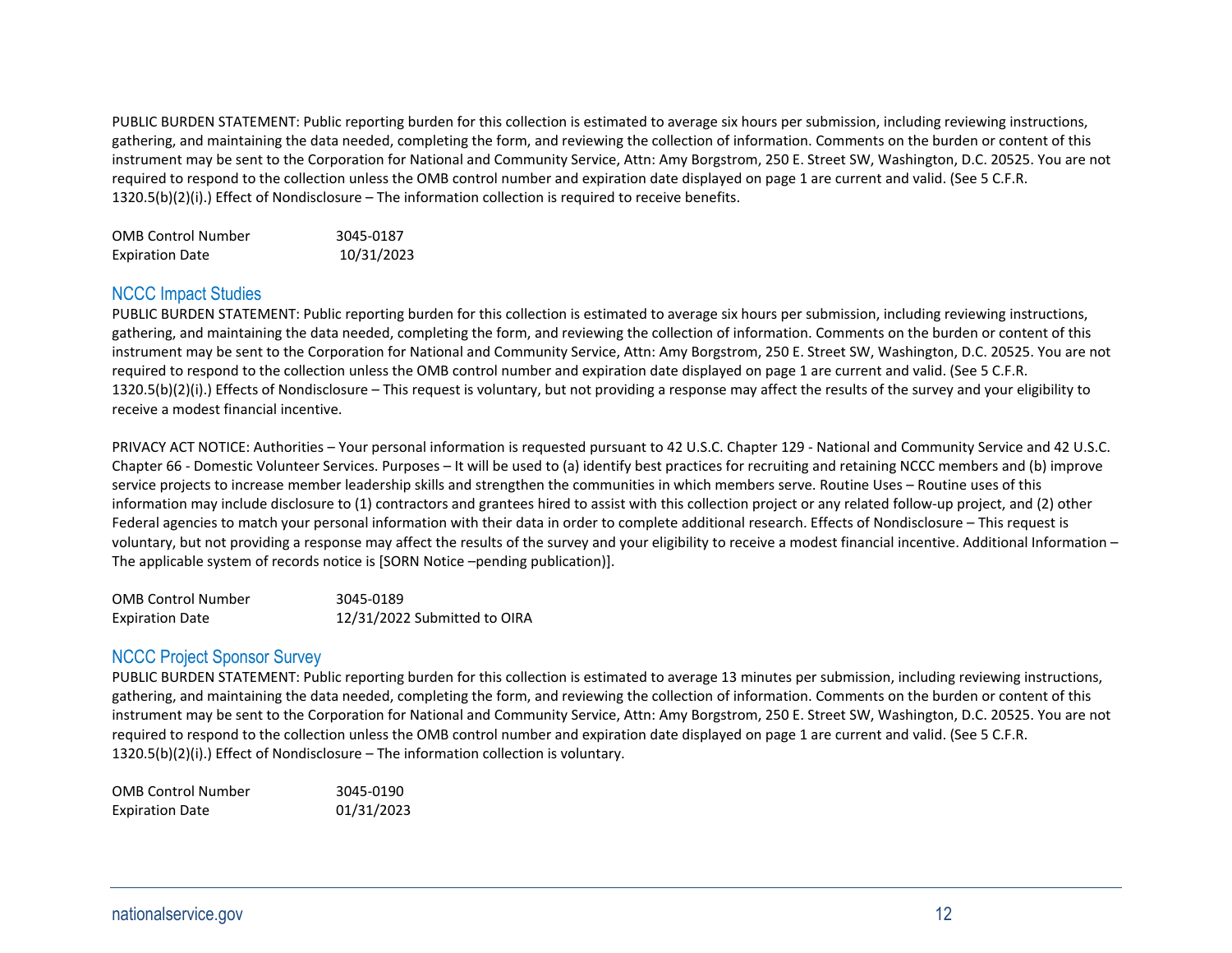# VISTA Sponsor Survey

PUBLIC BURDEN STATEMENT: Public reporting burden for this collection is estimated to average 25 minutes per submission, including reviewing instructions, gathering, and maintaining the data needed, completing the form, and reviewing the collection of information. Comments on the burden or content of this instrument may be sent to the Corporation for National and Community Service, Attn: Amy Borgstrom, 250 E. Street SW, Washington, D.C. 20525. You are not required to respond to the collection unless the OMB control number and expiration date displayed on page 1 are current and valid. (See 5 C.F.R. 1320.5(b)(2)(i).) Effects of Nondisclosure – This request is voluntary, but not responding may affect the depth of our research.

PRIVACY ACT NOTICE: Authorities – Your personal information is being requested, and will be used, pursuant to 42 U.S.C. Chapter 129 - National and Community Service and 42 U.S.C. Chapter 66 - Domestic Volunteer Services. Purposes – It is being requested to evaluate and improve the AmeriCorps VISTA Program. Routine Uses – Routine uses of this information may include disclosure to JBS. Effects of Nondisclosure – This request is voluntary, but not responding may affect the depth of our research. Additional Information – The applicable system of records notice is [SORN Notice – pending publication)].

| <b>OMB Control Number</b> | 3045-0191  |
|---------------------------|------------|
| <b>Expiration Date</b>    | 11/30/2023 |

## External Reviewer Survey

PUBLIC BURDEN STATEMENT: Public reporting burden for this collection is estimated to average 15 minutes per submission, including reviewing instructions, gathering, and maintaining the data needed, completing the form, and reviewing the collection of information. Comments on the burden or content of this instrument may be sent to the Corporation for National and Community Service, Attn: Amy Borgstrom, 250 E. Street SW, Washington, D.C. 20525. You are not required to respond to the collection unless the OMB control number and expiration date displayed on page 1 are current and valid. (See 5 C.F.R.  $1320.5(b)(2)(i)$ . Effect of Nondisclosure – The information collection is voluntary.

| <b>OMB Control Number</b> | 3045-0192 |
|---------------------------|-----------|
| <b>Expiration Date</b>    | 3/31/2024 |

### AmeriCorps State and National Diversity Questionnaire

PUBLIC BURDEN STATEMENT: Public reporting burden for this collection is estimated to average 30 minutes per submission, including reviewing instructions, gathering, and maintaining the data needed, completing the form, and reviewing the collection of information. Comments on the burden or content of this instrument may be sent to the Corporation for National and Community Service, Attn: Amy Borgstrom, 250 E. Street SW, Washington, D.C. 20525. You are not required to respond to the collection unless the OMB control number and expiration date displayed on page 1 are current and valid. (See 5 C.F.R. 1320.5(b)(2)(i).) Effect of Nondisclosure – The information collection is voluntary.

| <b>OMB Control Number</b> | 3045-0193 |
|---------------------------|-----------|
| <b>Expiration Date</b>    | 3/31/2022 |

Opioid Recovery Coach Model Bundled Evaluation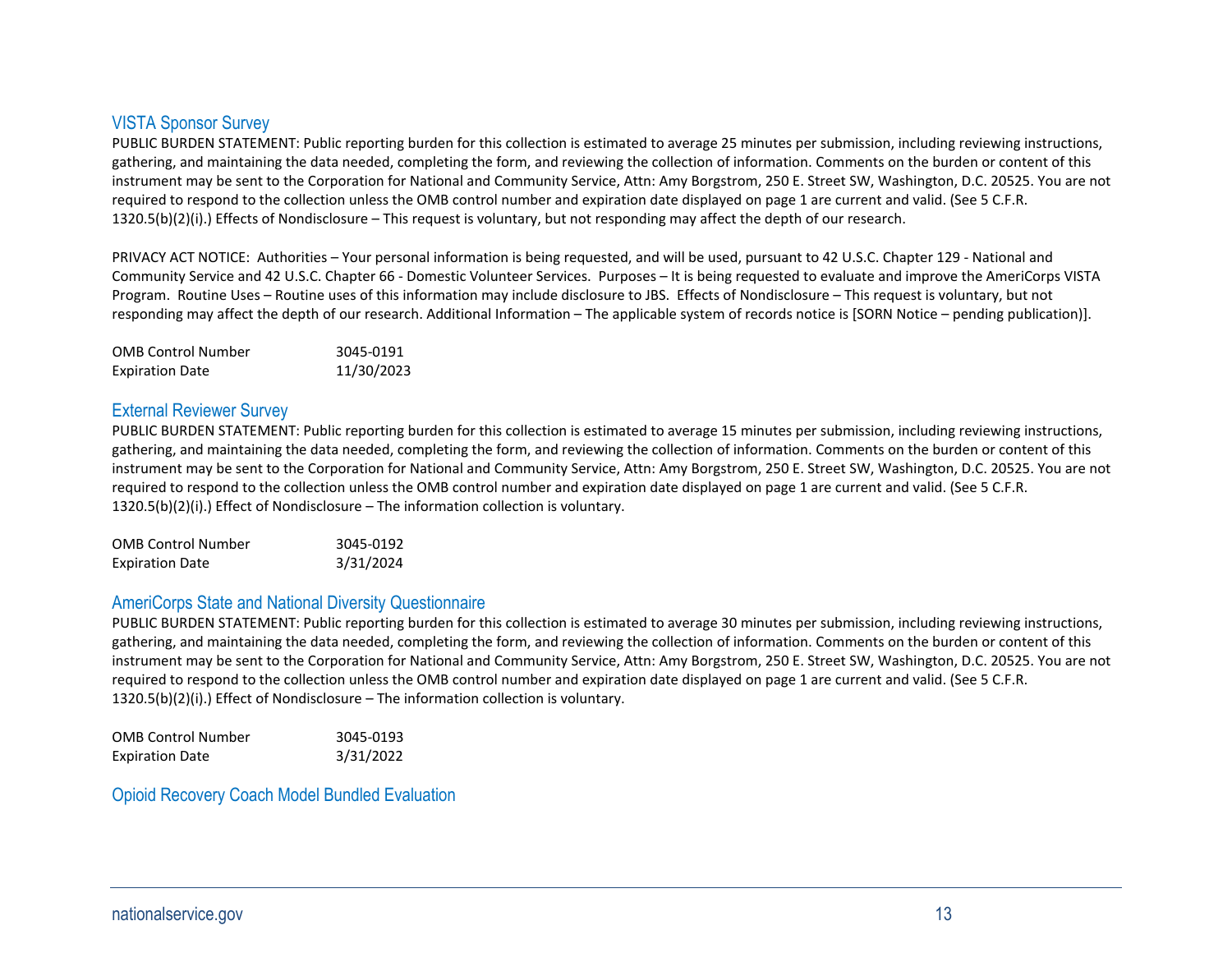PUBLIC BURDEN STATEMENT: Public reporting burden for this collection is estimated to average 30 minutes per submission, including reviewing instructions, gathering, and maintaining the data needed, completing the form, and reviewing the collection of information. Comments on the burden or content of this instrument may be sent to the Corporation for National and Community Service, Attn: Amy Borgstrom, 250 E. Street SW, Washington, D.C. 20525. You are not required to respond to the collection unless the OMB control number and expiration date displayed on page 1 are current and valid. (See 5 C.F.R. 1320.5(b)(2)(i).) Effect of Nondisclosure – The information collection is voluntary.

| <b>OMB Control Number</b> | 3045-0194  |
|---------------------------|------------|
| <b>Expiration Date</b>    | 10/31/2024 |

# Volunteer Generation Fund Grant Program Evaluation

PUBLIC BURDEN STATEMENT: Public reporting burden for this collection is estimated to average 28 minutes per submission, including reviewing instructions, gathering, and maintaining the data needed, completing the form, and reviewing the collection of information. Comments on the burden or content of this instrument may be sent to the Corporation for National and Community Service, Attn: Amy Borgstrom, 250 E. Street SW, Washington, D.C. 20525. You are not required to respond to the collection unless the OMB control number and expiration date displayed on page 1 are current and valid. (See 5 C.F.R. 1320.5(b)(2)(i).) Effect of Nondisclosure – The information collection is voluntary.

| <b>OMB Control Number</b> | 3045-0195  |
|---------------------------|------------|
| <b>Expiration Date</b>    | 11/30/2024 |

# Forms related to Reasonable Accommodation for Personal Health and Religious Information

PUBLIC BURDEN STATEMENT: Public reporting burden for this collection is estimated to average 105 minutes per submission, including reviewing instructions, gathering, and maintaining the data needed, completing the form, and reviewing the collection of information. Comments on the burden or content of this instrument may be sent to the Corporation for National and Community Service, Attn: Amy Borgstrom, 250 E. Street SW, Washington, D.C. 20525. You are not required to respond to the collection unless the OMB control number and expiration date displayed on page 1 are current and valid. (See 5 C.F.R.  $1320.5(b)(2)(i)$ . Effect of Nondisclosure – The information collection is voluntary.

PRIVACY ACT NOTICE: Authority - We are authorized to collect the information requested on this form pursuant to Executive Order 13991, Protecting the Federal Workforce and Requiring Mask-Wearing (Jan. 20, 2021); Executive Order 14043, Executive Order on Requiring Coronavirus Disease 2019 Vaccination for Federal Employees (Sep. 9, 2021); Executive Order 12196, Occupational Safety and Health Program for Federal Employees (Feb. 26, 1980); and 5 U.S.C. chapters 11 and 79. Purpose - This information is being collected and maintained to promote the safety of Federal buildings and the Federal workforce consistent with the above-referenced authorities, the COVID-19 Workplace Safety: Agency Model Safety Principles established by the Safer Federal Workforce Task Force, and guidance from Centers for Disease Control and Prevention and the Occupational Safety and Health Administration. Routine Uses - The information requested on this form is intended to be used primarily for internal purposes. However, in certain circumstances it may be necessary to disclose this information externally. Examples include: to disclose to a Federal, state, or local agency to the extent necessary to comply with laws governing reporting of communicable disease or other laws concerning health and safety in the work environment; to adjudicative bodies (e.g., the Merit System Protection Board), arbitrators, and hearing examiners to the extent necessary to carry out their authorized duties regarding Federal employment; to contractors, grantees, or volunteers as necessary to perform their duties for the Federal government; to other agencies, courts, and persons as necessary and relevant to the course of